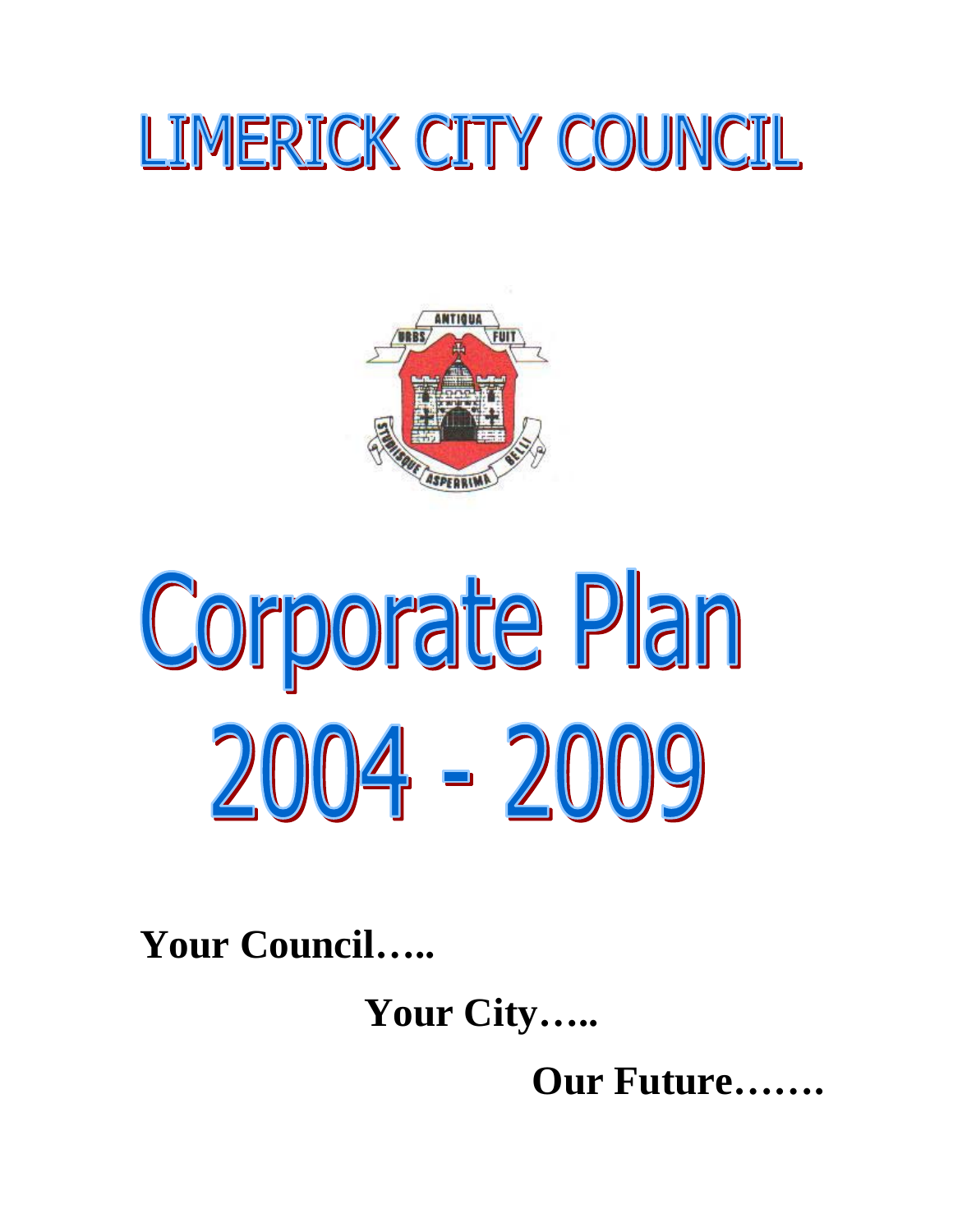

## **Contents**

|            | <i>i.</i> Introduction                          | $\boldsymbol{\beta}$ |
|------------|-------------------------------------------------|----------------------|
| ii.        | <b>Organisation Structure</b>                   | 4                    |
|            | <i>iii.</i> Mission Statement                   | 5                    |
|            | <i>iv.</i> Core Values                          | 6                    |
| <i>v</i> . | <b>Operating Environment</b>                    | 7                    |
|            | <i>vi.</i> Objectives and Supporting Strategies | 9                    |
|            | <i>vii.</i> Internal capacity and Resources     | 12                   |
|            | <i>viii. Implementation and Monitoring</i>      | 12                   |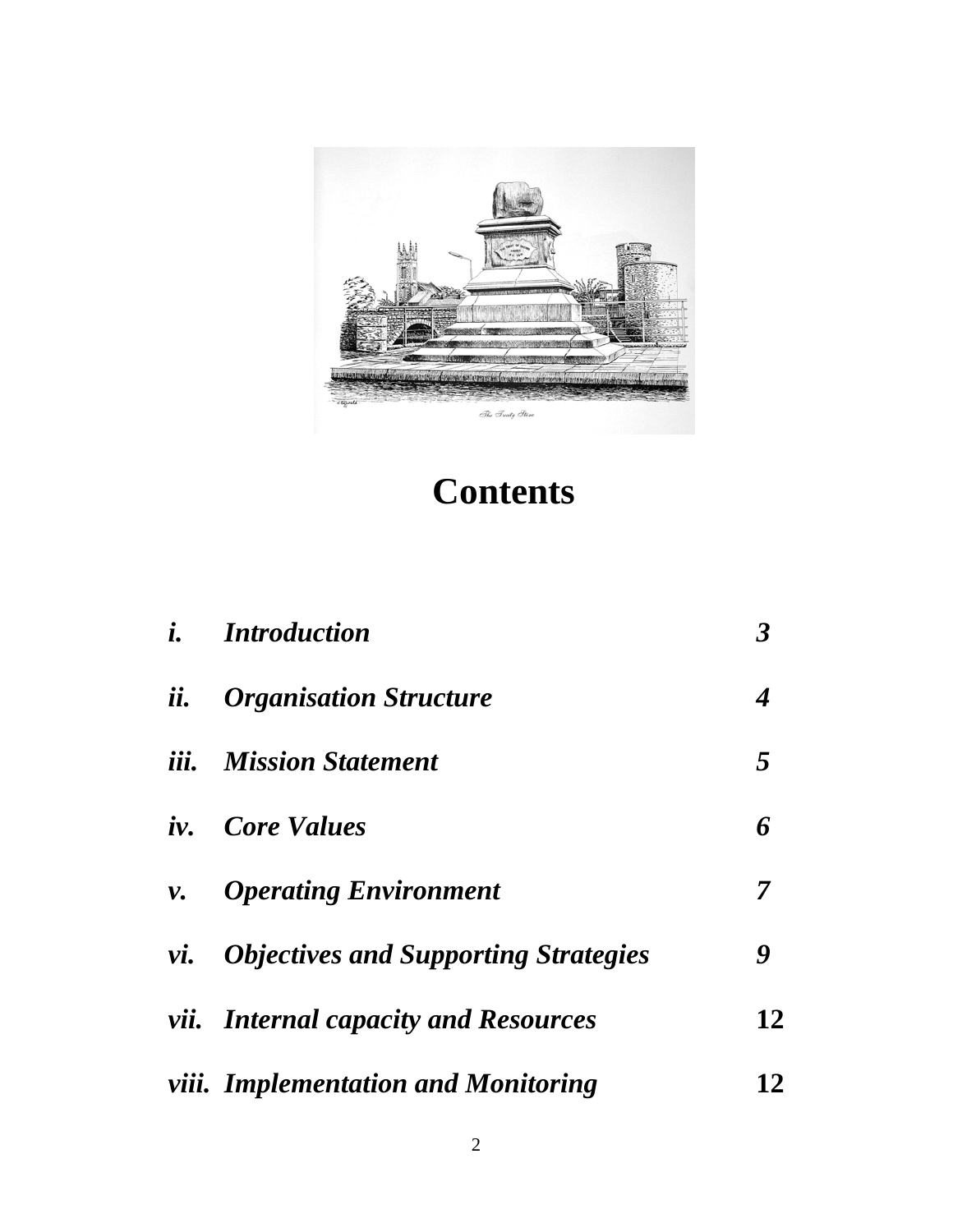## **i. Introduction**

## **Background to Corporate Plan**

Limerick City Council had its first Corporate Plan for the period 2001 to 2004. This was a very extensive plan that contained challenging targets for improvements to city services and for the enhancement of democracy. While many of the objectives of the first Plan have been realised, there is always scope for further improvements and the opportunity now presents itself for greater change and modernisation in the second Corporate Plan.

The Local Government Act 2001 requires each local authority to prepare a plan for the lifespan of the new council i.e. for the period 2005 to 2009. This document details our agreed mission, objectives and strategies, which are framed by our business environment and boosted by separate annual operating plans. The Council has a key leadership role in the city and the mid-west region, with wide ranging responsibilities. We want to encourage our public, private and voluntary sector partners to work better together for the improvement of the city. Our goals take account of the resource constraints which affect our capacity to deliver change.

## **Consultation process**

The preparation of the plan involved widespread consultation with councillors, staff, corporate policy group, the Partnership Steering Committee, the City Development Board and the public through the Council's website.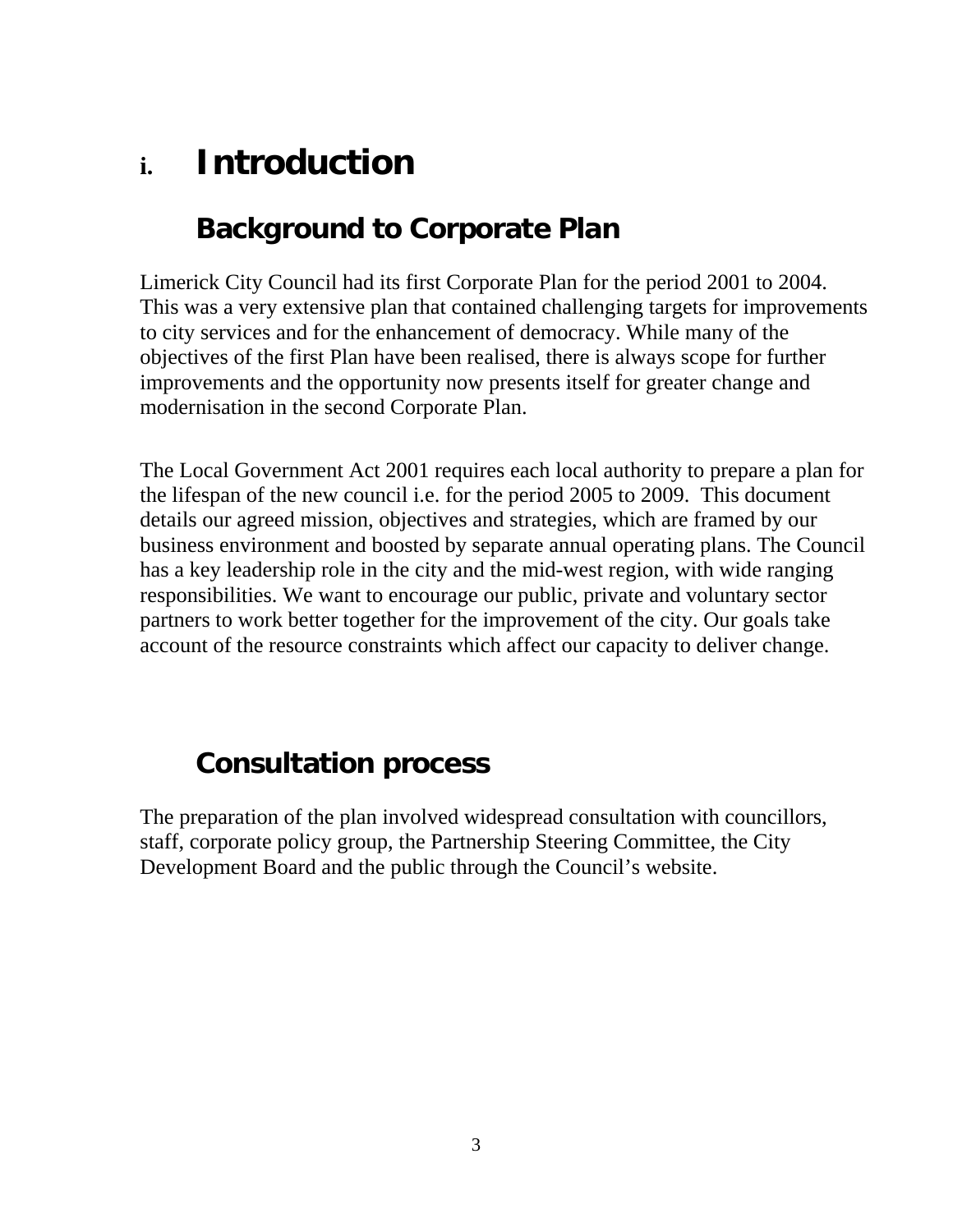## **ii. Organisational Structure**

The delivery of council services is managed through five directorates, viz: Social Policy and Housing/Community & Enterprise, Finance & Property, Environment & Emergency Services, Transportation & Infrastructure and Planning/Corporate Services. The work of these directorates is allied with the democratic structure through the five Strategic Policy Committees, which are as follows;

- Social Policy & Housing Committee
- Economic Policy Development & Future Planning Committee
- Cultural & Sporting Policy Committee
- Environmental Policy Committee
- Transportation & Infrastructural Policy Committee

The work of these committees is co-ordinated through the Corporate Policy Group which consists of the chairs of the Committees, the Mayor and the City Manager.

In addition to the above, there is a Partnership Steering Committee where management, staff and trade unions collaborate in the decision making process of the organisation.



The Civic Centre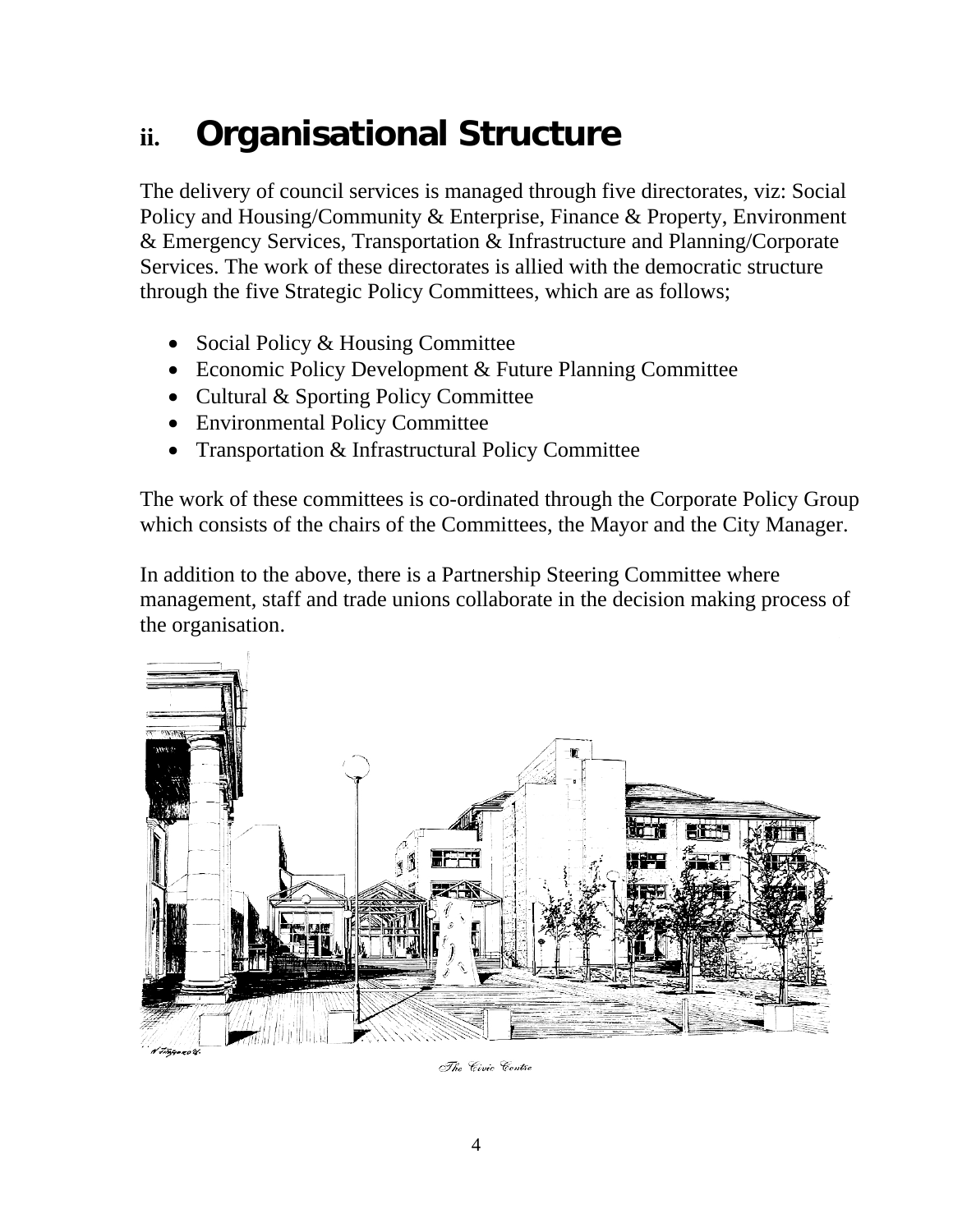## **Representative Structure**



## **iii. Our Mission Statement**

**"***We will work in partnership to enhance Democratic Leadership and continue to support our community by the development of sustainable policies and the delivery of better quality services"*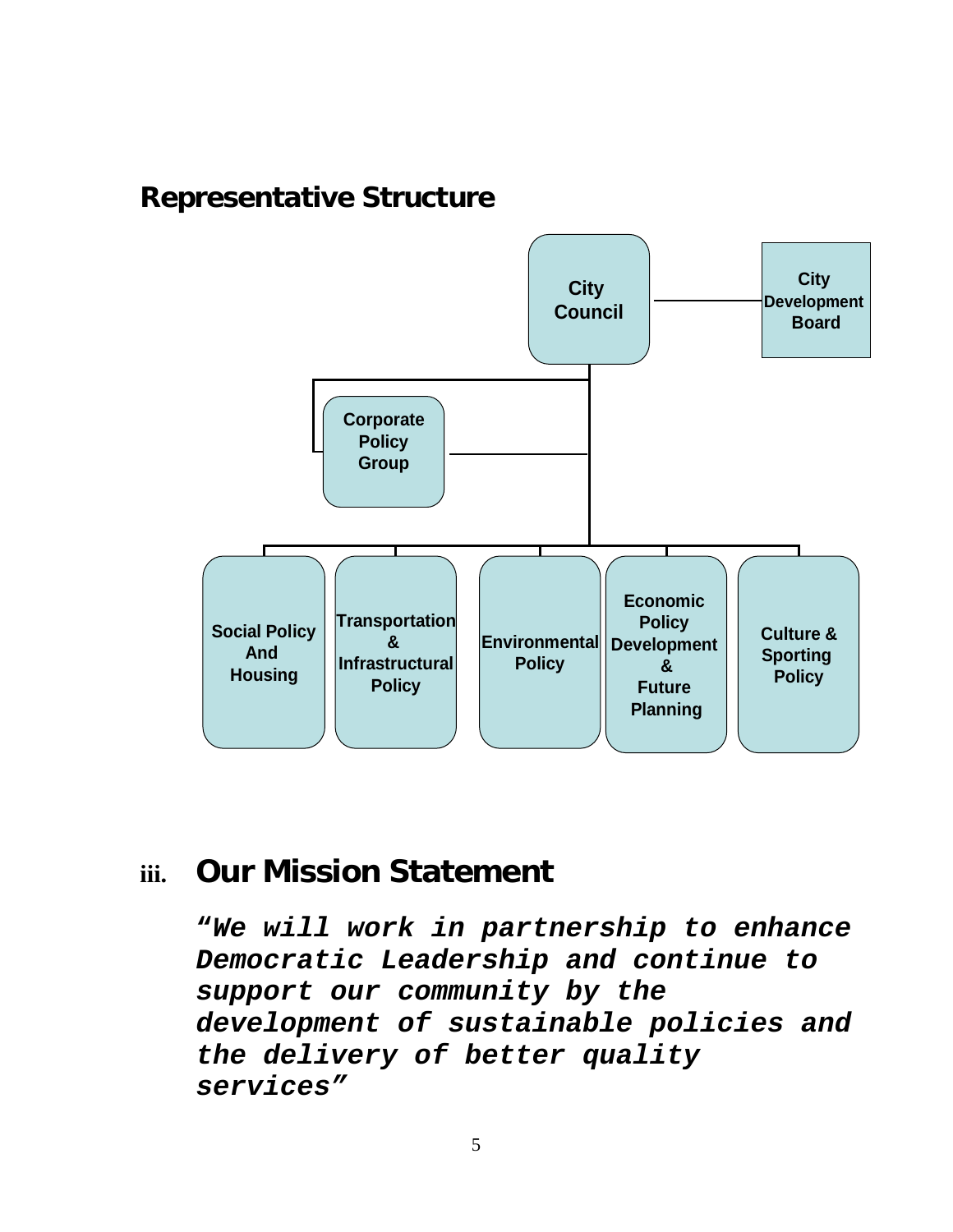## **iv. Core Values**

Limerick City Council upholds the following core values**….** 

#### • **Transparency & Accountability**

We will focus our decisions, which are based on clear understandable principles and policies, to better serve our citizens and their needs, subject to the common good

#### • **Democracy**

We will promote and grow the role of our councillors and optimise the contribution from the external nominated representatives

## • **Value our Staff**

The Council's stature as an essential public service provider depends critically on the loyalty, commitment and performance of its staff. We will support our workforce during this time of change through ongoing partnership initiatives, training and assistance programmes

#### • **Quality Service**

Each client service will be assessed on how it is delivered and its outcomes, in pursuit of continuous improvement in standards

#### • **Value for Money**

Each resource allocation and spending decision will seek to deliver the best value in services to our customers and ratepayers

## • **Equality and Social Inclusion**

Prioritise the delivery of resources to enable all our citizens to participate fully in the social, economic and cultural life of our city

#### • **Community Partnership**

Our communities are our city and we will work in partnership with them to build greater trust and respond to their diverse needs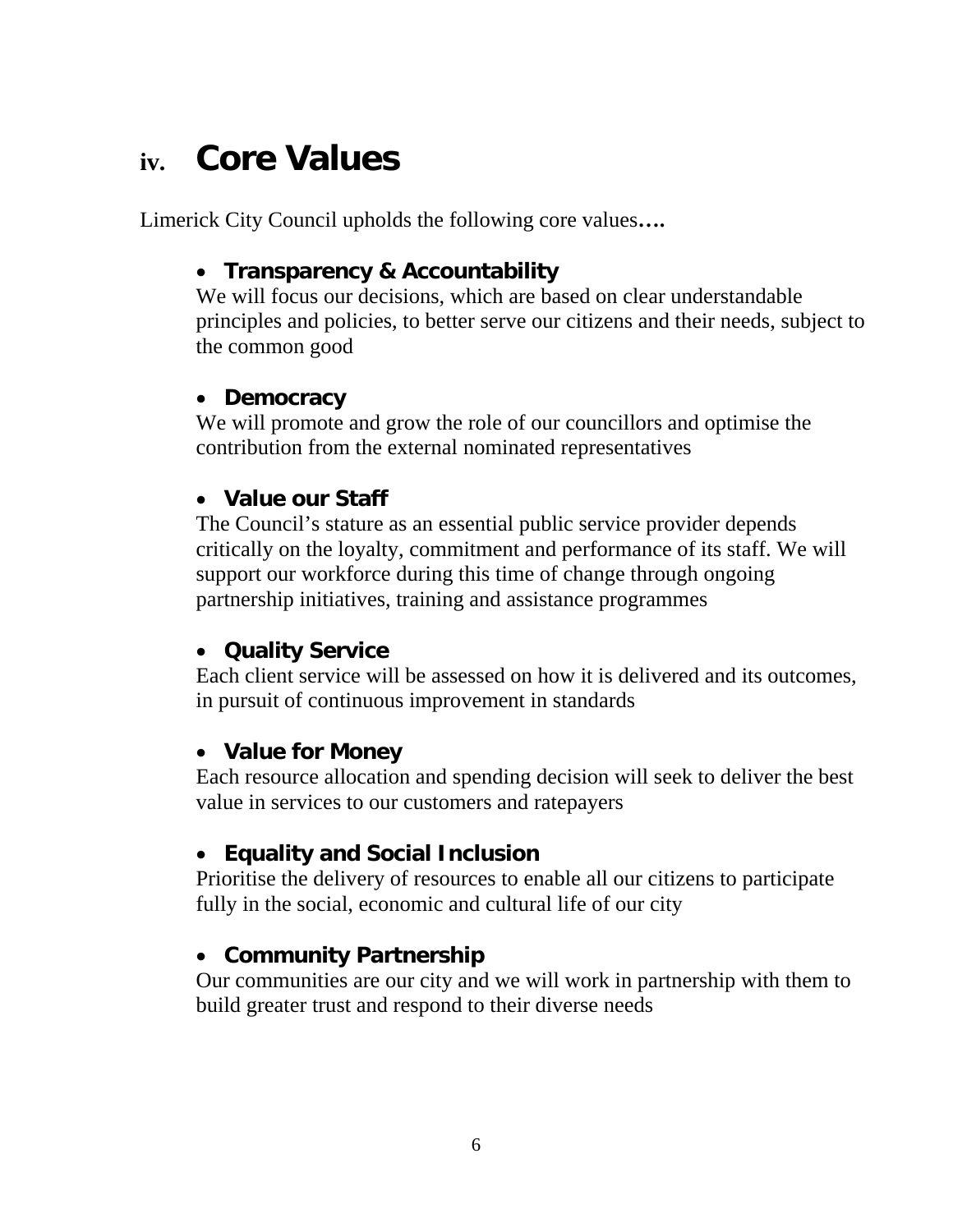## **v. Operating Environment**

## **Profile of Limerick City**

Limerick has a long, proud history with a strong sense of identity, tradition and character. It is well located on the national transportation network and has an extensive educational, industrial, social and cultural infrastructure. Limerick has benefited from the growth of the Irish economy and been transformed beyond recognition in the last decade. This is manifest in the wide choice of shopping and other amenities. The city is pleasantly situated with easy access to numerous local tourist attractions and is endowed with a great natural asset in the river Shannon. The population of the city and its suburbs is approaching 90,000 people, making it the third largest city in the country.

Because of the growth in the economy, there has been significant development and redevelopment of the city in recent years, which is leading to a shortage of land for new housing within the city proper. At the same time there has been a vigorous growth of population in the city centre, many of whom are non national, which is giving the city a more cosmopolitan profile.

## **Internal Environment**

The Council is an intensive user, generator and manager of information across all its policy areas. Information and Communication Technologies are key agents of change to achieve our policies and objectives. Despite the geographical and resource constraints with which we must contend, we are committed in our pursuit of continuous improvement to services and outcomes. We will provide more efficiencies in our work through targeted training which will upskill staff. An essential component in strategic change is effective communication. Our approach to performance management at individual level is to ensure that each employee knows what is expected of them and how they contribute through their performance to delivering on the Council's objectives. In addition we will improve on our communication through meaningful consultation on organisational change through the partnership process.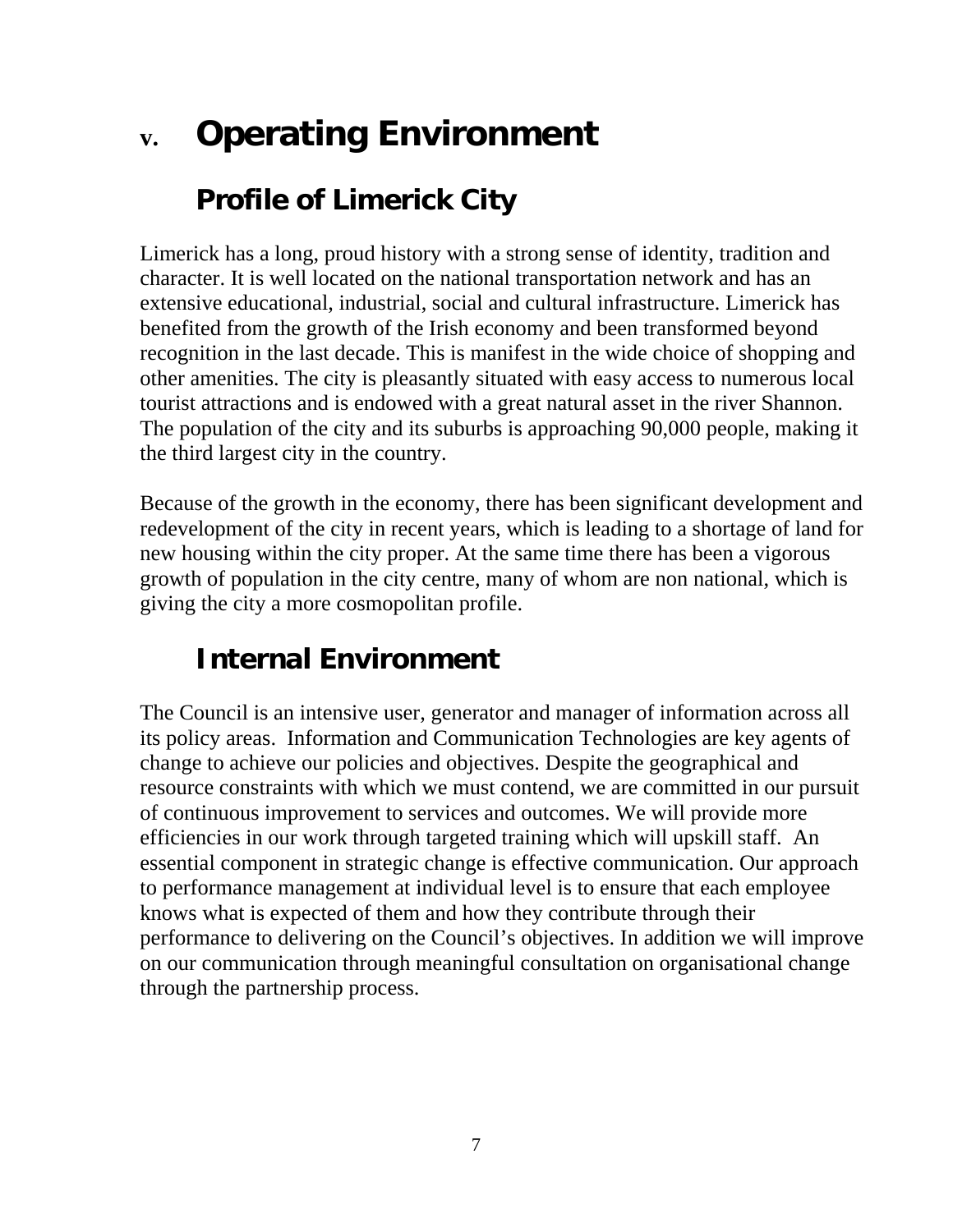## **External Environment**

The National Development Plan 2000 – 2006 is the impetus for further improving the city as a place where people choose to live, learn, work and play. By helping the city to flourish and grow, the Council can make Limerick the preferred location for visitors, families, students and investors. A key proposal in the plan is the establishment of the 'western' strategic development zone from Galway to Cork. Limerick would be geographically central to such a zone, providing increased opportunities for development in the city. The Council will actively seek to input into the formulation of a new National Development Plan.

The City Development Board seeks to achieve better co-operation and partnership between the local development sector, state agencies and social partners. Local authorities are now tasked to drive social inclusion through NAPS (National Anti Poverty Strategy) and the NAPS Action Plan 2003 – 2005. This corporate plan and our annual operational plans embeds social inclusion in the work of Limerick City Council across our range of activities.

The ability of the Council to deliver on this plan is influenced from a national level by resources provided by the Department of Environment, Heritage and Local Government and the translation of E.U. initiatives and directives into local actions.

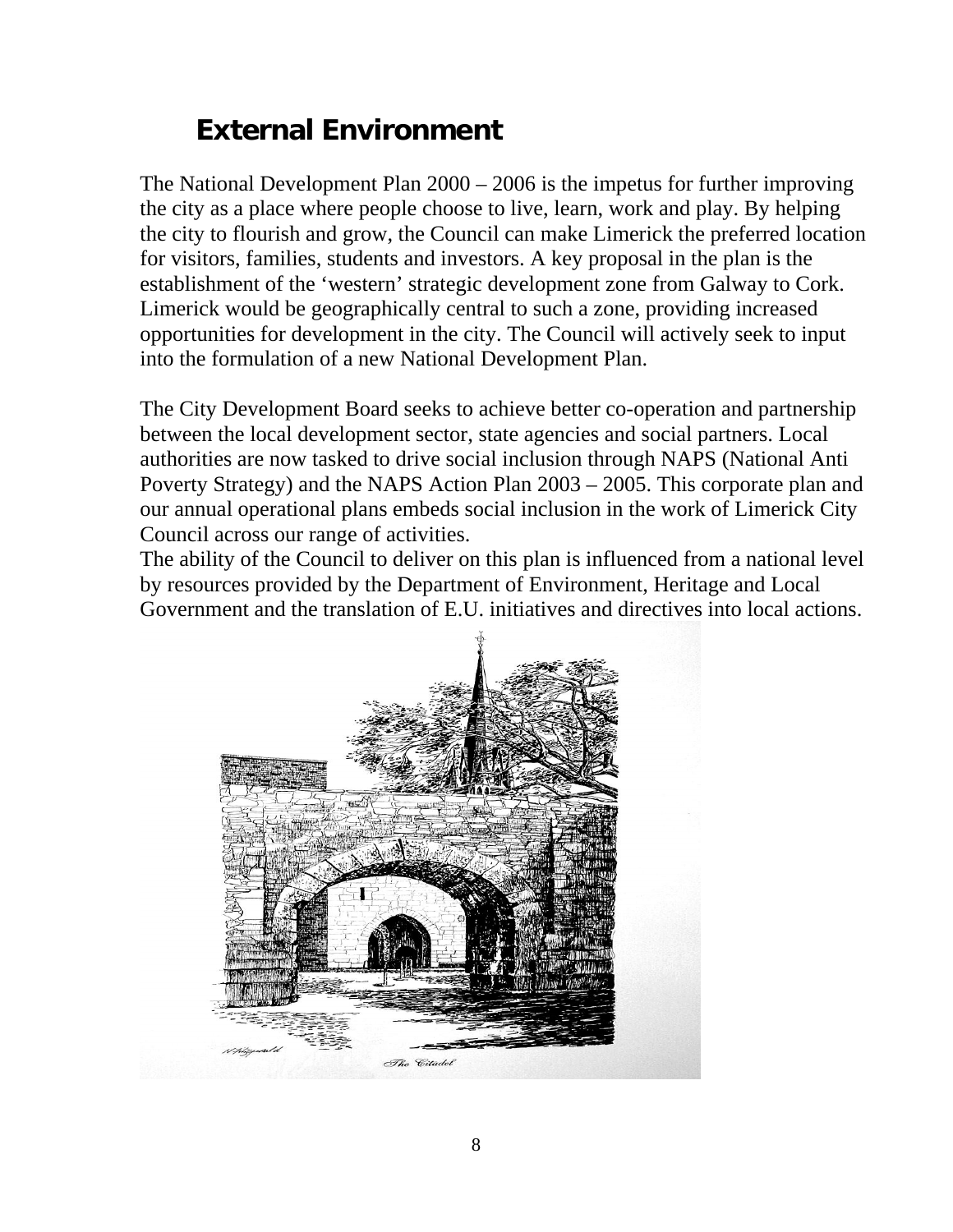## **vi. Objectives and Supporting Strategies**

The previous chapters set out the mission statement, operating environment and the core values of Limerick City Council. The next step is to set out the goals of the organisation over the next five years and beyond. Limerick City Council would like to achieve the following objectives during that time…

- 01 Improving the image of Limerick
- 02 Developing the city in a sustainable way
- 03 Strengthening the City as the regional capital of the Mid-West
- 04 Delivering better value for money through prudent management of our resources
- 05 Enhancing our Human Resources
- 06 Setting and delivering quality service standards
- 07 Working in greater partnership with our communities
- 08 Combating Social exclusion and reducing marginalisation

In order to carry out the above goals, we need to identify the measures or steps we will take to achieve them. The following strategies have been identified as necessary to do this…

## **Objective 1; Improving the image of Limerick**

- $\checkmark$  Work with political, civic and business interests to accentuate the positive events happening in the city
- Limerick Co-Ordination office to market Limerick and its attractions at home and abroad
- Develop a clear communication strategy for the city with the media
- Work closely with retail and hospitality sectors to make Limerick the destination of choice for visitors and citizens
- $\checkmark$  Accelerate the physical re-development of the city centre to improve its streetscapes, appearance, facilities and accessibility
- Continue to achieve a major reduction in street litter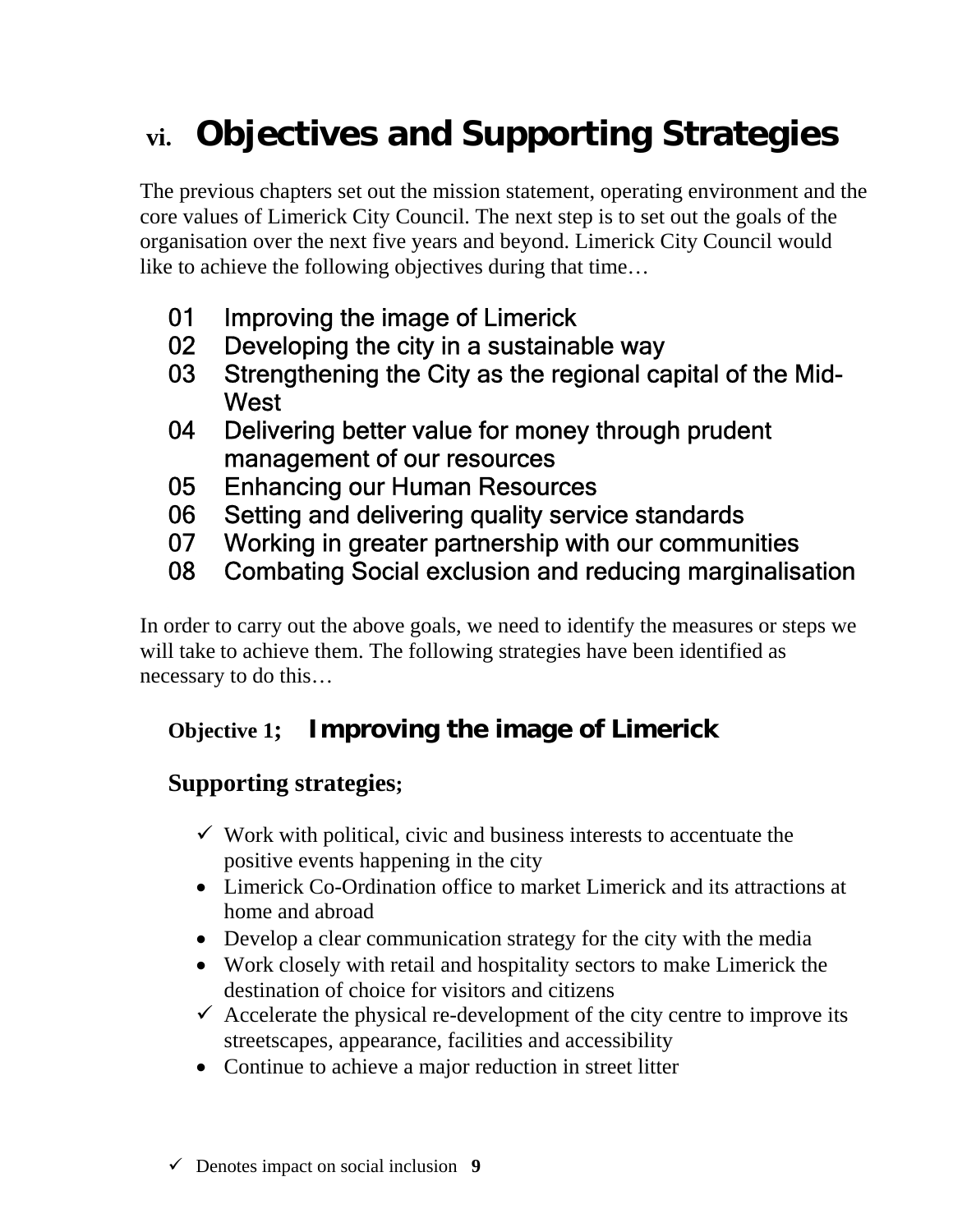## **Objective 2; Developing the city in a sustainable way**

## **Supporting strategies;**

- $\checkmark$  Ensure sustainable development by the implementation of the objectives of the City Development Plan and accompanying Local Area Plans
- Drive the economic development of the city to maximise investment potential*,* using the City's strategic location and connections to the transport network
- Work with the National Roads Authority in the delivery of the roads and associated elements of the National Development Plan
- $\checkmark$  Promote balanced land use development
- $\checkmark$  Preserve the built and natural environment to improve the quality of life for citizens and visitors
- $\checkmark$  Enhance the character of the city and range of amenities and facilities
- $\checkmark$  Provide a quality planning service to the community through innovation, commitment and customer care
- $\checkmark$  Deliver the Regional Waste Management Plan, with an emphasis on waste minimisation, recovery, reuse and recycling

## **Objective 3; Strengthening the City as the regional capital of the Mid-West**

- Obtaining an extension of the Borough Boundary
- Mobilise civic, business and community support for the Borough Boundary extension
- Raise and sustain community awareness on the implications of the Boundary extension
- Drive the Gateway status given by the National Spatial Strategy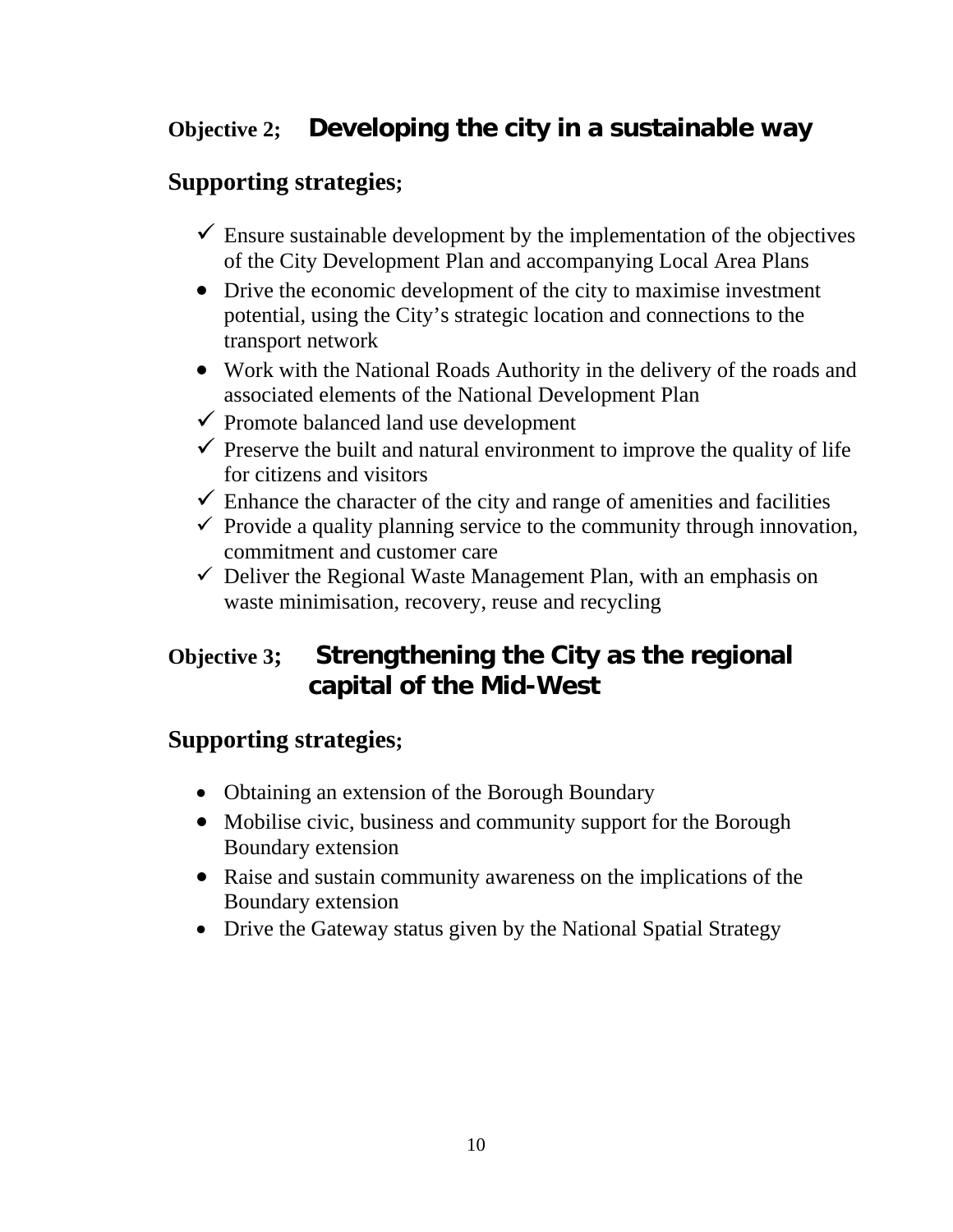## **Objective 4; Delivering better value for money through prudent management of our resources**

## **Supporting strategies;**

- Reduce the accumulated revenue deficit to less than 2% of annual revenue expenditure by 2009
- $\checkmark$  Develop timely, relevant and accurate management reports so that councillors, staff and citizens are accurately informed
- Maintain accurate register of assets and develop reporting tools to track use and maintenance of assets and return from investment in assets
- Promote the greater use of on-line and postal motor tax applications
- Property management develop a property register and maximise return from all assets under our control
- Review work practices throughout the organisation to guarantee better value for money for ratepayers and citizens

## **Objective 5; Enhancing our Human Resources**

- $\checkmark$  Provide enhanced competencies for staff to equip them fully for change and modernisation
- $\checkmark$  Build improved communication channels internally
- Have greater delegation to increase autonomy that will enhance customer service and empower staff
- $\checkmark$  Improve facilities, working conditions and resources consistent with best practice working environments for all personnel
- Achieve a strong health and safety performance through a positive health and safety climate
- Give regular feedback to staff on their performance through the use of the Performance Management Development System (PMDS)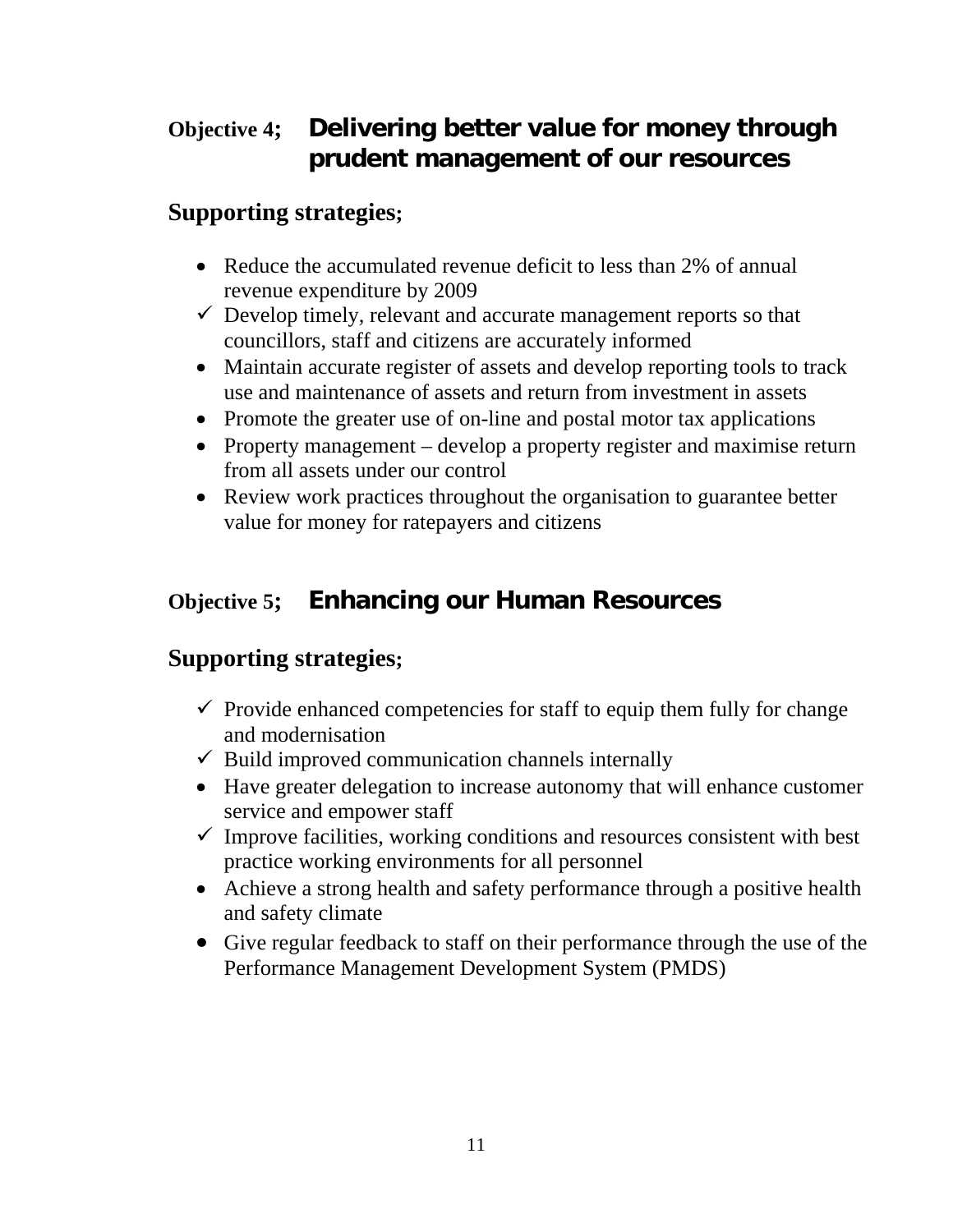## **Objective 6; Setting and delivering quality service standards**

## **Supporting strategies;**

- $\checkmark$  Universal access to increase openness we will provide easily accessible, well signed public offices that allow privacy and promote access for people with disabilities
- $\checkmark$  We will work to provide information in formats that are clear, timely, relevant and accurate
- $\checkmark$  Simplify the language of our rules, regulations, forms, information leaflets and better explain our procedures
- $\checkmark$  Introduce a complaints system that is accessible, easy to use and well publicised
- $\checkmark$  Services to be delivered with courtesy, sensitivity and the minimum delay and with callers directed quickly to the correct point of contact
- $\checkmark$  Introduce Public Satisfaction Surveys at Departmental level and publish the results annually

## **Objective 7; Working in greater partnership with our communities**

- Carry out a review of the Strategic Policy Committees
- Reinforce the democratically elected members and sectoral interests to fully realise their role in leading the process of Strategic Policy formation
- To assist councillors with I.T. solutions and services that will allow them to fulfill their roles as public representatives and policy makers
- $\checkmark$  We will invoke greater community involvement in our decisions so that our responses are more meaningful and effective to meet the changing needs of the city